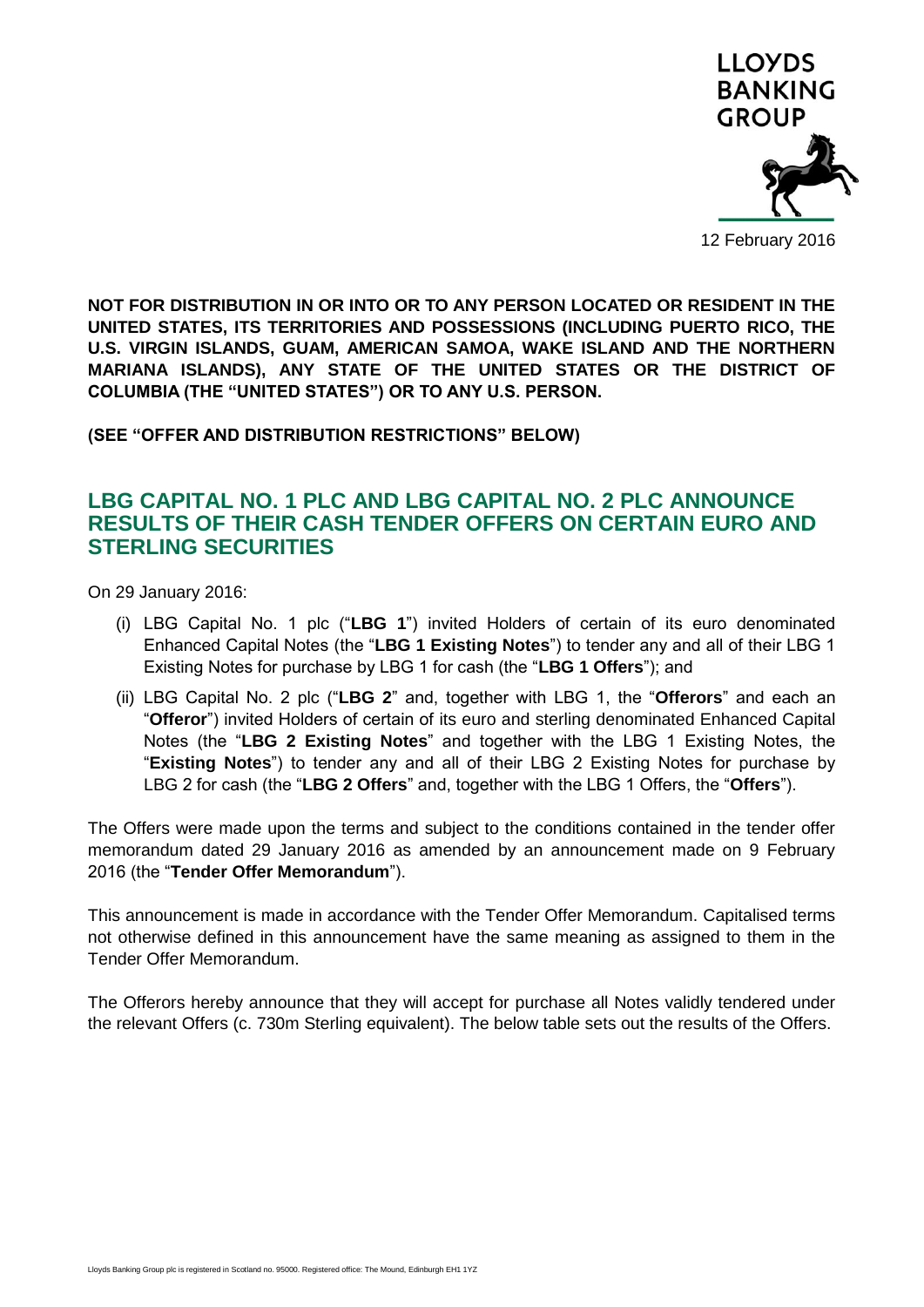| <b>Title of Security</b>                                                                  | <b>Issuer</b>    | <b>ISIN Number</b> | <b>Series</b><br>Acceptance<br>Amount | Amount<br>Outstanding<br><b>Following</b><br>Settlement of<br>the Offers | <b>Accrued</b><br>Interest<br>Payment per<br>thousand<br><b>Principal</b><br>Amount | <b>Make Whole</b><br>Redemption<br>Price | <b>Make</b><br>Whole<br>Premium | Purchase<br>Price                                              |
|-------------------------------------------------------------------------------------------|------------------|--------------------|---------------------------------------|--------------------------------------------------------------------------|-------------------------------------------------------------------------------------|------------------------------------------|---------------------------------|----------------------------------------------------------------|
| €486,527,000<br>15.000 per cent.<br><b>Enhanced Capital</b><br>Notes due<br>December 2019 | LBG <sub>2</sub> | XS0459089412       | €165,321,000                          | €321,206,000                                                             | €10.30                                                                              | 136.933 %                                | 2%                              | €1,389.33 per<br>€1,000 in<br>aggregate<br>principal<br>amount |
| €125,330,000<br>8.875 per cent.<br><b>Enhanced Capital</b><br>Notes due<br>February 2020  | LBG <sub>2</sub> | XS0459087986       | €31,646,000                           | €93,684,000                                                              | €1.94                                                                               | N/A                                      | N/A                             | €1,020 per<br>€1,000 in<br>aggregate<br>principal<br>amount    |
| €53,040,000<br><b>Floating Rate</b><br><b>Enhanced Capital</b><br>Notes due March<br>2020 | LBG <sub>1</sub> | XS0459090931       | €46,603,000                           | €6,437,000                                                               | €5.21                                                                               | N/A                                      | N/A                             | €1,020 per<br>€1,000 in<br>aggregate<br>principal<br>amount    |
| €94,737,000 7.375<br>per cent.<br><b>Enhanced Capital</b><br>Notes due March<br>2020      | LBG 1            | XS0459090774       | €24,675,000                           | €70,062,000                                                              | €68.51                                                                              | N/A                                      | N/A                             | €1,020 per<br>€1,000 in<br>aggregate<br>principal<br>amount    |
| €661,955,000<br>6.385 per cent.<br><b>Enhanced Capital</b><br>Notes due May<br>2020       | LBG <sub>2</sub> | XS0459088794       | €260,202,000                          | €353,911,000                                                             | €48.67                                                                              | N/A                                      | N/A                             | €1,020 per<br>€1,000 in<br>aggregate<br>principal<br>amount    |
| €226,172,000<br>7.625 per cent.<br><b>Enhanced Capital</b><br>Notes due October<br>2020   | LBG <sub>1</sub> | XS0459091236       | €133,863,000                          | €92,309,000                                                              | €25.83                                                                              | N/A                                      | N/A                             | €1,020 per<br>€1,000 in<br>aggregate<br>principal<br>amount    |
| £775,158,000<br>15.000 per cent.<br><b>Enhanced Capital</b><br>Notes due<br>December 2019 | LBG <sub>2</sub> | XS0459089255       | £185,877,000                          | £517,588,000                                                             | £10.30                                                                              | 132.290 %                                | 2%                              | £1,342.90 per<br>£1,000 in<br>aggregate<br>principal<br>amount |
| £67,853,000<br>15.000 per cent.<br><b>Enhanced Capital</b><br>Notes due January<br>2029   | LBG <sub>2</sub> | XS0459089685       | £48,061,000                           | £19,792,000                                                              | £10.30                                                                              | 173.338 %                                | 2%                              | £1,753.38 per<br>£1,000 in<br>aggregate<br>principal<br>amount |

## **Settlement Date**

Settlement of the relevant Purchase Price and Accrued Interest Payment in respect of the Existing Notes validly tendered in the Offers and accepted for purchase is expected to be made on 15 February 2016. Following settlement of the Offers, the Offerors intend to cancel any Existing Notes purchased pursuant to the Offers.

## **Regulatory Call Right**

The Offerors further announced on 29 January 2016 that they had released call notices in respect of certain of their euro, sterling and U.S. dollar denominated Enhanced Capital Notes exercising their right to redeem those ECNs (a "**Regulatory Call Right**") following a Capital Disqualification Event (as defined in the terms and conditions of the ECNs) ("**CDE**"). The redemption of these securities occurred on 9 February 2016.

The Offerors hereby confirm that, following settlement of the Offers, they will redeem all the Existing Notes which remain outstanding, as set out in the table above in the column entitled "Amount Outstanding Following Settlement of the Offers". The redemption of such Existing Notes is expected to occur on 29 February 2016 or, in the case of the €53,040,000 Floating Rate Enhanced Capital Notes due March 2020 (ISIN: XS0459090931), on the next scheduled interest payment date, being 14 March 2016.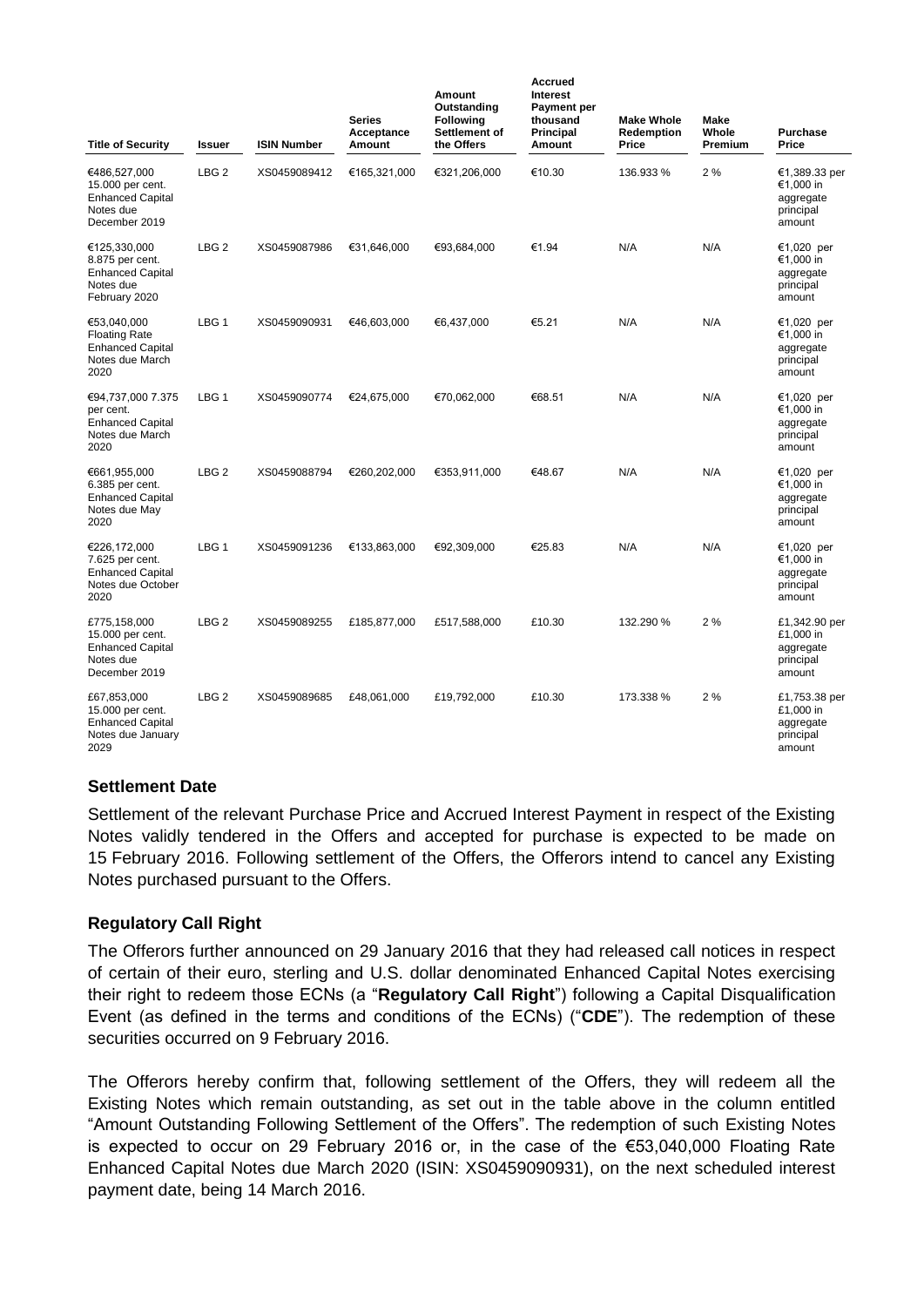Lloyds Banking Group plc has been notified that the Supreme Court has granted the ECN trustee leave to appeal the unanimous judgement of the Court of Appeal of 10 December 2015 that a CDE had occurred. The Group continues to seek to balance the interests of all stakeholders in this matter and has previously confirmed that, if the Supreme Court were to determine that a CDE had not occurred in relation to the ECNs, it would compensate fairly the holders of the ECNs whose securities are redeemed by LBG Capital No. 1 plc and LBG Capital No. 2 plc by reason of a CDE for losses suffered as a result of such early redemption.

### **FURTHER INFORMATION**

Lucid Issuer Services Limited has been appointed by the Offerors as tender agent (the "**Tender Agent**") in connection with the Offers.

BNP Paribas, Deutsche Bank AG, London Branch, Goldman Sachs International, Lloyds Bank plc, Merrill Lynch International and UBS Limited were appointed by the Offerors as Dealer Managers (the "**Dealer Managers**") for the purposes of the Offers.

For further information please contact:

Email: [matt.smith@lloydsbanking.com](mailto:matt.smith@lloydsbanking.com)

**Investor Relations** Douglas Radcliffe **+44 (0) 20 7356 1571** Group Investor Relations Director Email: [douglas.radcliffe@finance.lloydsbanking.com](mailto:douglas.radcliffe@finance.lloydsbanking.com)

Matt Smith +44 (0) 20 7356 3522

Requests for information in relation to the Offers should be directed to:

**BNP Paribas** 10 Harewood Avenue London NW1 6AA United Kingdom

**Corporate Affairs**

Head of Corporate Media

Telephone: +44 20 7595 8668 Attention: Liability Management Group email: liability.management@bnpparibas.com

> **Lloyds Bank plc** 10 Gresham Street London EC2V 7AE United Kingdom

Telephone: +44 20 7158 2720 Attention: Liability Management Group email: liability.management@lloydsbanking.com

# **DEALER MANAGERS**

**Deutsche Bank AG, London Branch** Winchester House 1 Great Winchester Street London EC2N 2DB United Kingdom

Telephone: +44 20 7545 8011 Attention: Liability Management Group email: liability.management@db.com

#### **Merrill Lynch International**

2 King Edward Street London EC1A 1HQ United Kingdom

Telephone: +44 20 7996 5698 Attention: Liability Management Group email: DG.LM\_EMEA@baml.com

**Goldman Sachs International** Peterborough Court 133 Fleet Street London EC4A 2BB United Kingdom

Telephone: +44 20 7774 9862 Attention: Liability Management Group email: liabilitymanagement.eu@gs.com

> **UBS Limited** 1 Finsbury Avenue London EC2M 2PP United Kingdom

Telephone: +44 20 7568 2133 Attention: Liability Management Group email: ol-liabilitymanagement-eu@ubs.com